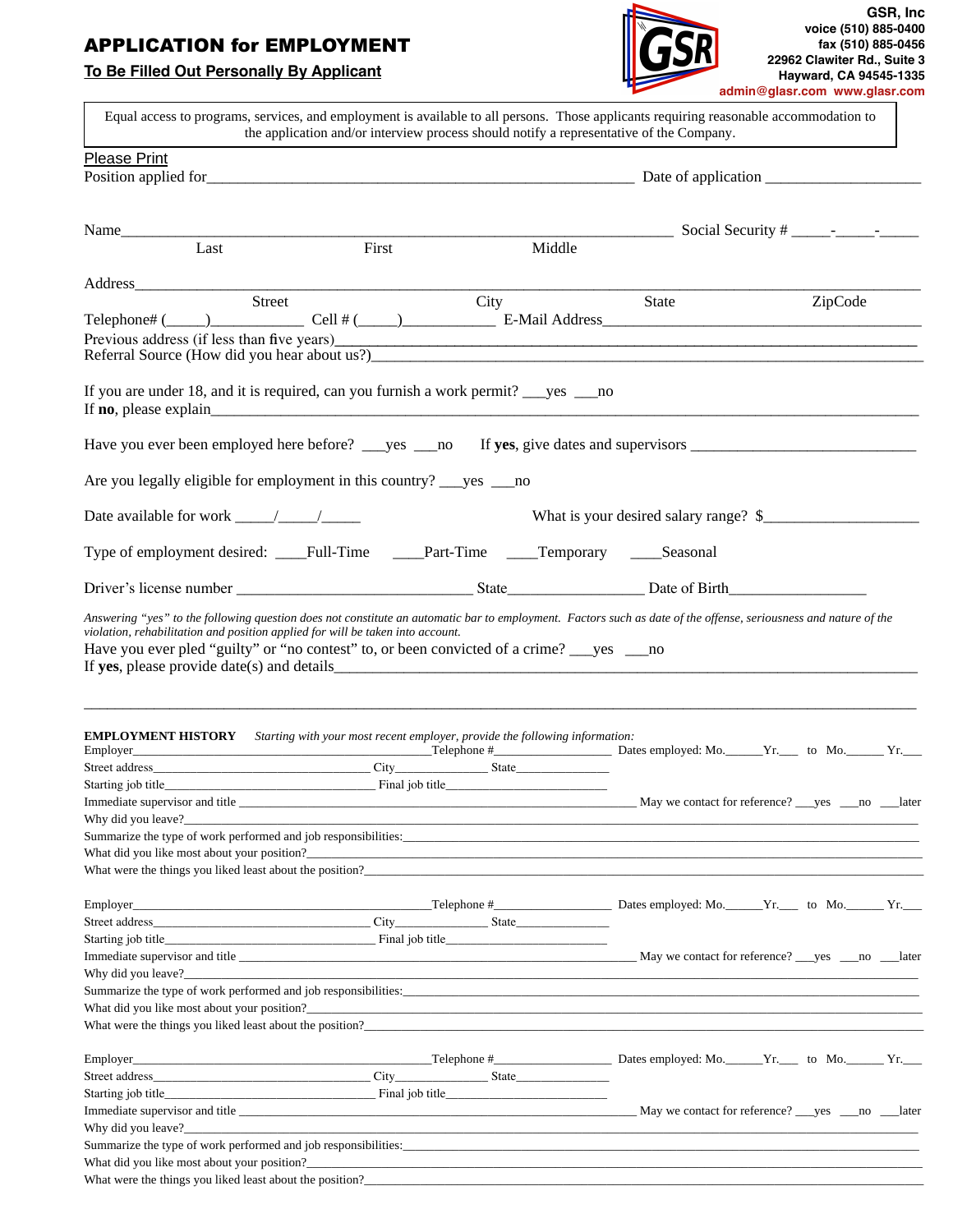#### **SKILLS AND QUALIFICATIONS**

*Summarize any special training, skills, licenses and/or certificates that may assist you in performing the position for which you are applying:* 

Computer Skills *(Check where appropriate. Include software titles and years of experience.)*

| <b>TTT</b><br>Word                      | Y ears  | $\cdot$ .<br>Mail | $'$ on ru<br>т сату |
|-----------------------------------------|---------|-------------------|---------------------|
| spreadshee<br>аимнес<br>$\qquad \qquad$ | Y ears: | Intern            | Years:              |
|                                         | ears '  | Other             | Y ears              |

\_\_\_\_\_\_\_\_\_\_\_\_\_\_\_\_\_\_\_\_\_\_\_\_\_\_\_\_\_\_\_\_\_\_\_\_\_\_\_\_\_\_\_\_\_\_\_\_\_\_\_\_\_\_\_\_\_\_\_\_\_\_\_\_\_\_\_\_\_\_\_\_\_\_\_\_\_\_\_\_\_\_\_\_\_\_\_\_\_\_\_\_\_\_\_\_\_\_\_\_\_\_\_\_\_\_\_\_\_\_\_\_\_\_\_\_\_\_\_\_

#### **EDUCATIONAL BACKGROUND**

*Starting with your most recent school attended, provide the following information:* 

| School (include City/State) | <b>Years Completed</b> | Completed                                           | <b>GPA/Class Rank</b> | Major/Minor |
|-----------------------------|------------------------|-----------------------------------------------------|-----------------------|-------------|
|                             |                        | Diploma GED<br>$\_Degree$<br>Certification<br>Other |                       |             |
|                             |                        | Diploma GED<br>Degree<br>Certification<br>Other     |                       |             |
|                             |                        | Diploma GED<br>Degree<br>Certification<br>Other     |                       |             |

#### **REFERENCES**

List names and telephone numbers of three business/work references who are **not** related to you and are **not** previous supervisors. If not applicable, *list three schools or personal references who are* **not** *related to you.* 

| Name | Title | Relationship | Telephone | Number of Years |
|------|-------|--------------|-----------|-----------------|
|      |       | to you       |           | Known           |
|      |       |              |           |                 |
|      |       |              |           |                 |
|      |       |              |           |                 |
|      |       |              |           |                 |
|      |       |              |           |                 |
|      |       |              |           |                 |

#### **APPLICANT STATEMENT**

I certify that all information I have provided in order to apply for and secure work with this employer is true, complete and correct.

I expressly authorize, without reservation, the employer, its representatives, employees or agents to contact and obtain information from all references (personal and professional), employers, public agencies, licensing authorities and educational institutions and to otherwise verify the accuracy of all information provided by me in this application, resume or job interview. I hereby waive any and all rights and claims I may have regarding the employer, its agents, employees or representatives, for seeking, gathering and using truthful and non-defamatory information in a lawful manner, in the employment process and all other persons, corporations or organizations for furnishing such information about me.

I understand that this employer does not unlawfully discriminate in employment and no question on this application is used for the purpose of limiting or eliminating any applicant from consideration for employment on any basis prohibited by applicable local, state or federal law.

I understand that this application remains current for 90 days. At the conclusion of that time, if I have not heard from the employer and still wish to be considered for employment,

If I am hired, I understand that I am free to resign at any time, with or without cause and with or without prior notice, and the employer reserves the same right to terminate my employment at any time, with or without cause and with or without prior notice except as may be required by law. This application does not constitute an agreement or contract for employment for any specified period or definite duration I understand that no supervisor or representative of the employer is authorized to make any assurances to the contrary and that no implied oral or written agreements contrary to the foregoing express language are valid unless they are in writing and signed by the employer's president.

I also understand that if I am hired, I will be required to provide proof of identity and legal authorization to work in the United States of America and that federal immigration laws require me to complete an I-9 Form in this regard.

I understand that any information provided by me that is found to be false, incomplete or misrepresented in any respect, will be sufficient cause to (1) eliminate me from further consideration for employment, or (2) may result in my immediate discharge from the employer's service, whenever it is discovered.

### **DO NOT SIGN UNTIL YOU HAVE READ THE ABOVE APPLICANT STATEMENT.**

I certify that I have read, fully understand and accept all terms of the foregoing Applicant Statement.

**Signature of Applicant** the control of the control of the control of the control of the control of the control of the control of the control of the control of the control of the control of the control of the control of th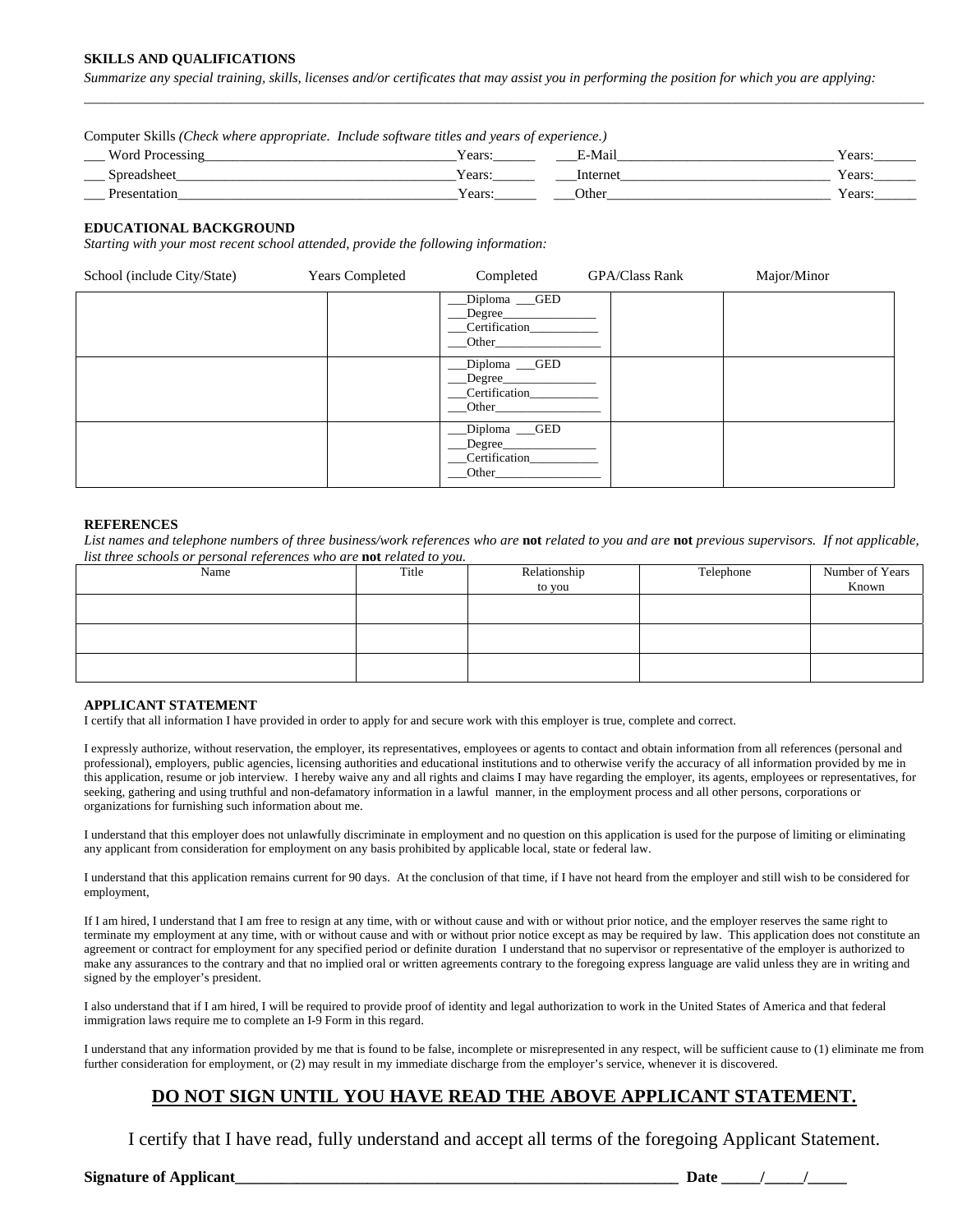

|                                                                                                                      |                                            |      |            | Date: $\frac{1}{\sqrt{1-\frac{1}{2}} \cdot \frac{1}{2}}$                                                                                                     |  |
|----------------------------------------------------------------------------------------------------------------------|--------------------------------------------|------|------------|--------------------------------------------------------------------------------------------------------------------------------------------------------------|--|
|                                                                                                                      | Applicants complete above dotted line only |      |            |                                                                                                                                                              |  |
|                                                                                                                      |                                            |      |            |                                                                                                                                                              |  |
|                                                                                                                      |                                            |      |            | as applied for employment with our company and has listed you as a<br>reference. Please answer the following questions and return by mail or fax. Thank You. |  |
| Please rate:                                                                                                         | Excellent                                  | Good | Fair       | Poor                                                                                                                                                         |  |
| Performance<br>Reliability<br>Cooperation<br>Quality of Work<br>Attitude                                             | $\sim$                                     |      |            |                                                                                                                                                              |  |
| Would you rehire this person?<br>If "No", please explain:                                                            |                                            | Yes  | $\sqrt{N}$ | ,我们也不会有什么。""我们的人,我们也不会有什么?""我们的人,我们也不会有什么?""我们的人,我们也不会有什么?""我们的人,我们也不会有什么?""我们的人                                                                             |  |
| <u> 1989 - Johann Stein, marwolaethau a bhann an t-Amhair an t-Amhair an t-Amhair an t-Amhair an t-Amhair an t-A</u> |                                            |      |            |                                                                                                                                                              |  |
|                                                                                                                      |                                            |      |            | Date:                                                                                                                                                        |  |